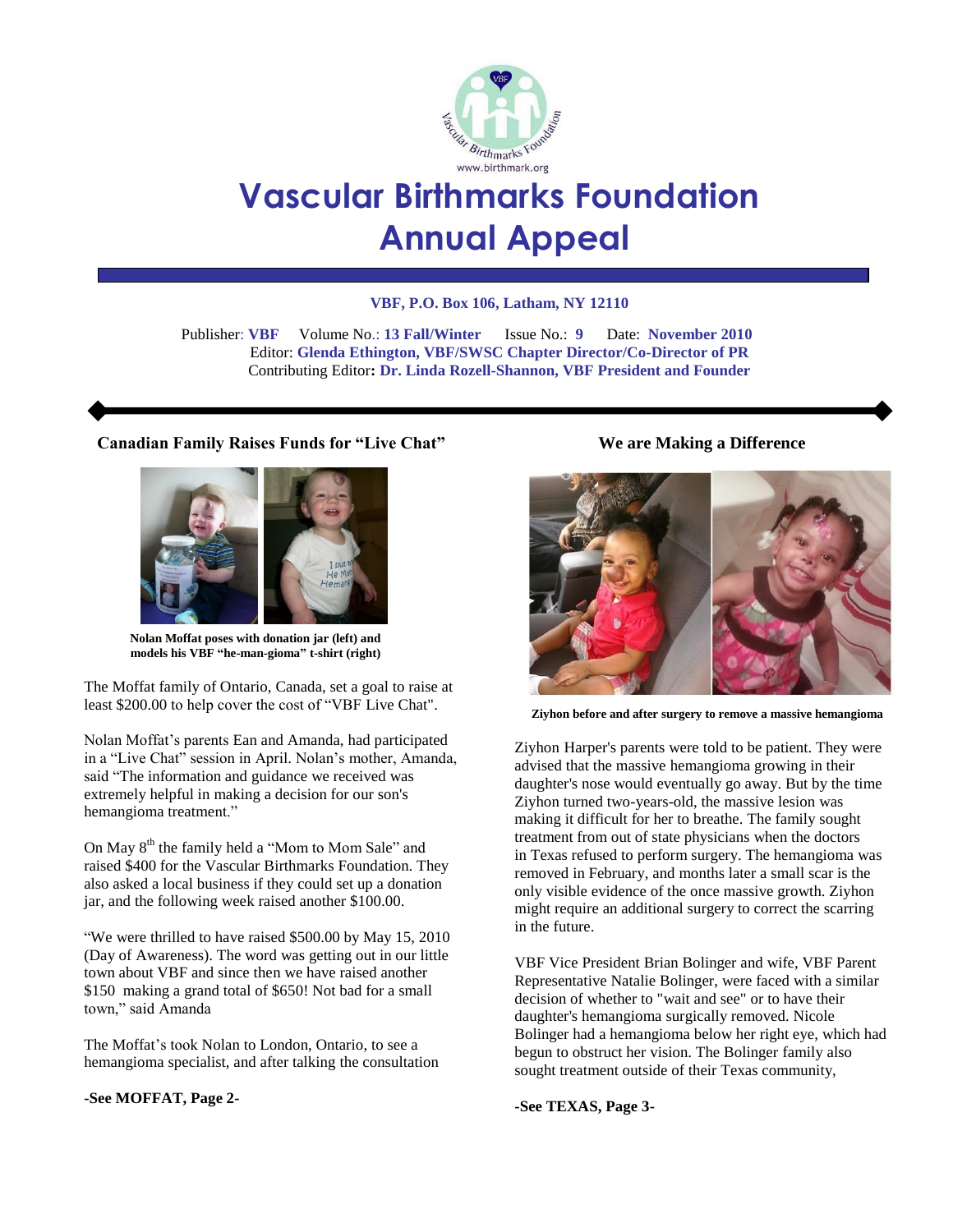# **Letter from VBF President**

VBF is celebrating its 16th year as the leading not for profit in the world serving families affected by Hemangiomas, port wine stains, malformations, Sturge-Weber syndrome and other vascular birthmarks and tumors. We are very excited to announce that we have expanded our international chapters this year to include Peru. We are now located in Asia, Poland, India, the USA, Latin America, Europe, Canada, New Zealand, and Australia.

VBF continues to receive over 2 million hits each month on our websites and over 400 families are networked to an expert each month.



**VBF President and Founder Dr. Linda Rozell-Shannon and her daughter Christine**

Our annual conference continues to be our core focus for both family and physician education. We work all year to raise the funds to pay for families to attend our conference. We pay for the lodging, meals, and even waive our conference and clinic fees for families who cannot afford to pay. We are the only birthmark organization

that provides this service. Though our giving is down by nearly 50%, we continue to provide these services to our families. However, we are working on ways to raise funds so that we do not have to discontinue our conferences.

One way you can help us to continue to make a difference is by donating to our "Sponsor a Family" program. For \$500 you can sponsor an entire family for our 2011 conference in Irvine, California. If you can't afford the entire sponsorship, whatever you can give will be put into the Sponsor a Family program fund and with each \$500 we collect, a family will be able to attend.

We are also very proud to announce that this year VBF reached the milestone of networking 50,000 children and adults into medical treatment since 1994.

Thanking you in advance for your generous support for the work we do for families affected by a vascular birthmark.

Dr. Linda Rozell-Shannon President/Founder

# **patients into treatment since 1994VBF has networked over 50,000**

#### THE HEMANGIOMA AND VASCULAR BIRTHMARKS FOUNDATION, INC STATEMENTS OF FINANCIAL POSITION DECEMBER 31, 2009 AND 2008

#### **ASSETS**

|                                                                                             | 2009                              | 2008                 |
|---------------------------------------------------------------------------------------------|-----------------------------------|----------------------|
| Current Assets Cash and cash equivalents<br><b>Investments</b><br><b>Prepaid Expenses</b>   | \$130,191<br>250                  | \$220,478<br>162.153 |
| <b>Total Current Assets</b>                                                                 | 130,441                           | 382,631              |
| <b>Fixed Assets</b>                                                                         |                                   |                      |
| Property, Plant and Equipment, Net                                                          | 2,496                             | 3,021                |
|                                                                                             | \$132,937                         | \$385,652            |
|                                                                                             | <b>LIABILITIES AND NET ASSETS</b> |                      |
| <b>Current Liabilities</b><br>Accounts Payable & Accrued Expenses<br><b>Uneamed Revenue</b> | \$16,414                          | \$538<br>162,148     |
| <b>Total Current Liabilities</b>                                                            | 16,414                            | 162,686              |
| <b>Net Assets</b>                                                                           |                                   |                      |
| Unrestricted                                                                                | 116.523                           | 222,966              |
|                                                                                             | \$132,937                         | \$385,652            |
|                                                                                             |                                   |                      |

# **You Can Make a Difference**

There are many ways you can help VBF make a difference. Check out the "Donate" page at [www.birthmark.org](http://www.birthmark.org/) to find a program that will fit your budget.

You can become a volunteer, "Sponsor a Family"; join VBF Day of Awareness; Shop VBF for merchandise and publications; or make a general donation from your family. You can also make your donation in honor of or in memory of a loved one.

#### **MOFFAT|From Page 1**

and "keeping in mind the recommendations from the VBF doctors" they decided to wait a year or two to see if the hemangioma will involute on its own, and will then make a decision on whether to have it surgically removed.

Amanda said, "We are very grateful for all the information and support VBF has provided us with. We would honestly be lost without this foundation. Keep up the incredible work you and the VBF team are doing!"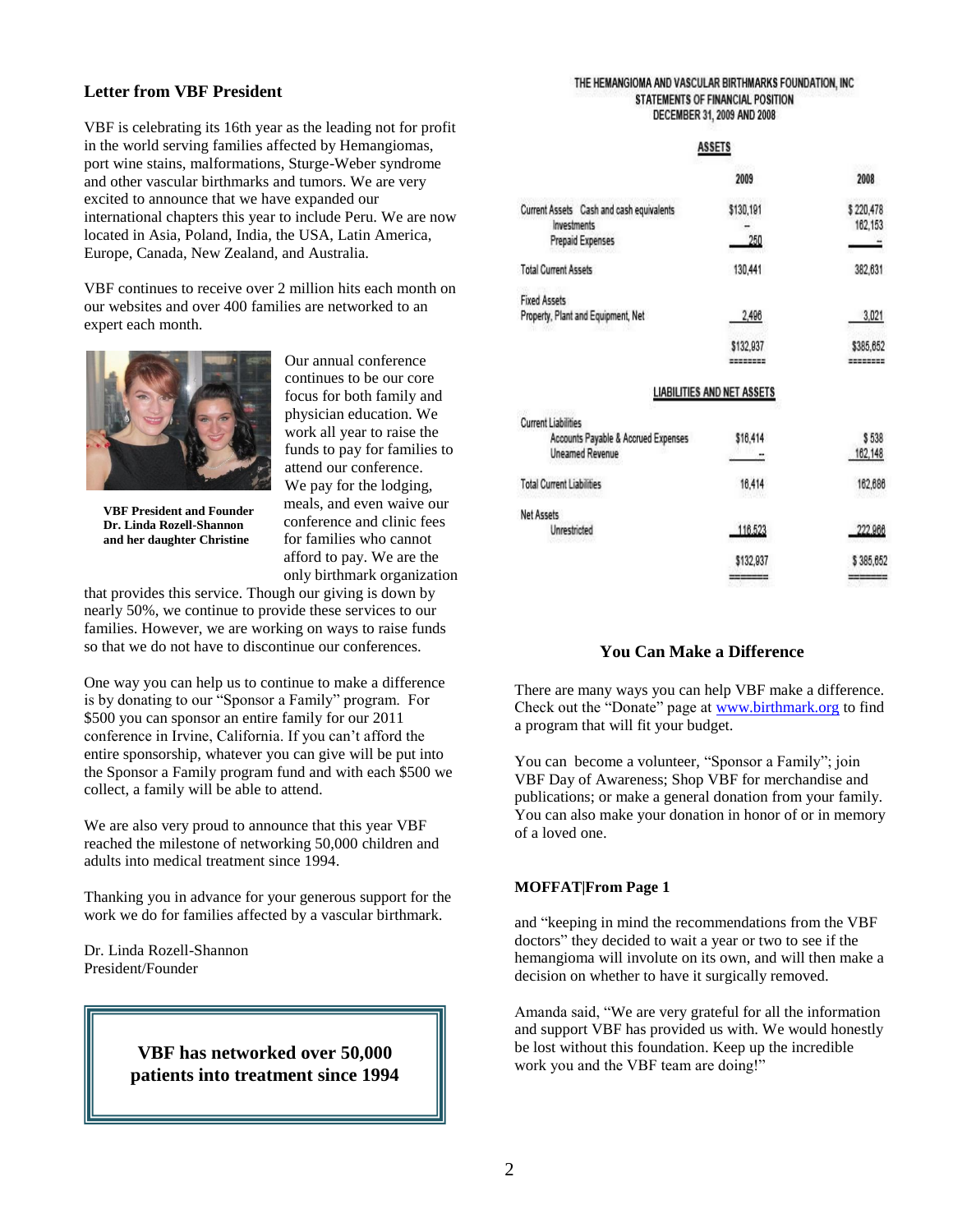# **VBF "Mark of Beauty' Gala a Broadway Smash!**

The VBF "Mark of Beauty" Gala was held on October 8th at the beautiful Hudson Theatre at the Millennium Broadway Hotel in heart of New York's Times Square.

Hyleri and Marc Katzenberg were the Chairs for the event. Dr. Roy Geronemus of the Laser & Skin Surgery Center of New York along with VBF President and Founder Dr. Linda Rozell-Shannon hosted the gala. The evening included food, drinks, raffle items, and musical entertainment.



Physician of the Year" award. "VBF Service Awards" were presented to VBF Student Representative Saige Cavayero (who also designed the program covers and posters for

Dr. Gregory Levitin was presented with the "VBF 2010

**left to tight: Dr. Gregory Levitin, Dr. Linda Rozell-Shannon, Hyleri and Marc Katzenberg**

the gala and conference), Dr. Geronemus' Office Staff at the Laser & Skin Surgery Center of New York, and to the authors of the "Buddy Booby's Birthmark" book Donna and Evan Ducker. Dr. Geronemus was also presented with the "Buddy Booby's Birthmark Team Award" by the Duckers.

The guests were entertained with solo musical performances by Musicians with Birthmarks: VBF Musicians with Birthmarks Director Jennie Legary (KT); Christine Shannon on vocals (hemangioma), daughter of Dr. Linda Rozell-Shannon, accompanied by her friend Kristen Melendez on violin; and Carleigh Jade Jurofsky (hemangioma), daughter of Hyleri and stepdaughter of Marc Katzenberg (gala chairs). All soloists were accompanied by DaWoon Hwang on piano, who also provided live music throughout the evening.

A special staging was presented by the cast of "Wanda's World", a musical about a high school student with a facial port wine stain birthmark. "Wanda's World" Director Lynne Taylor-Corbett, Composer/Lyricist Beth Falcone, and Co-author Eric H. Weinberger were also in attendance.

Production & stage management for the evening was provided by Sid King, and the photographer for the event was Eileen O'Connor.

# **TEXAS|From Page 1**

and had Nicole's hemangioma surgically removed when she was about one-years-old. Now seven, there is a very small scar next to her nose.

The Bolingers co-chair an annual fundraising event in

Texas to benefit VBF and families with birthmarks in their area, the "Angel's Kiss Gala". Ziyhon's aunt contacted the Bolingers after reading a story about the gala in the Ft. Worth Star Telegram. The Bolingers put the Harpers in touch with VBF President and Founder, Dr. Linda Rozell-Shannon, who recommended that the family seek the help of Dr. Lisa Buckmiller at Arkansas Children's Hospital.

Both families are pleased with the results of their daughters' treatment, and feel the decision to have surgery was the right choice for their situation. In some cases where hemangiomas grow rapidly and become very large, there is a danger that these lesions can do permanent damage to the skin, and surrounding organs and features. In some cases massive hemangiomas can become life-threatening when blood-flow is diverted to the mass causing a strain on the heart.

## **2010 Vascular Birthmarks Conference**

The 2010 Vascular Birthmarks Conference was held October 9<sup>th</sup> in New York City. The Conference Director was Dr. Roy Geronemus of the Laser & Skin Surgery Center of New York. Sponsors for the event were Syneron, Cynosure, Dr. Robert Rosen, and the KT Foundation.

The conference sessions were held at New York University (NYU), and were split into 2 presentations in the Schwartz auditoriums. The Hemangioma session was moderated by Dr. Roy Geronemus, with speakers Dr. Francine Blei, Dr. Gregory Levitin, Dr. Seth Orlow, Dr. Barry Zide, and Dr. Shirk Westra. The PWS, Syndromes, and Malformations session was moderated by Dr. Stuart Nelson, with speakers Dr. Seth Orlow, Dr. Orhan Konez, Dr. Anne Comi, Dr. Robert Rosen, Dr. Kamiab Delfanian, Dr. David Darrow, Dr. Gregory Levitin, and Dr. Roy Geronemus. At both sessions, Leslie Graff spoke on psychosocial issues and Jack Turoff, Esq. on insurance legal issues.

The clinic sessions were held at the offices of Dr. Geronemus at the Laser & Skin Surgery Center of New York. There were four clinic teams serving patients with Hemangioma, PWS, Malformations & Syndromes of the Head & Neck, and Malformations & Syndromes of the Extremities. There were also Specialty Groups sessions with: Orthodontic/Dr. Carrol Fenn; Makeup/Linda Seidel; Microskin NY; Insurance/Basia Joyce; Legal/Jack Turoff, Esq.; Psychotherapy/Leslie Graff.

Breakfast and lunch were provided for all those attending. VBF also hosted a Daycare, with entertainment for the children by clown Shari Francos, and a read-along by Evan Ducker co- author of the "Buddy Booby's Birthmark" book, and a special appearance by VBF Mascot "Buddy Booby" (Donna Ducker).

Due to support for "Sponsor a Family", 30 families were sponsored to attend this year's conference. The program was established in memory of Theresa M. Rozell, mother of VBF President/Founder Dr. Linda Rozell-Shannon. A \$500 donation enables an entire family to attend the conference. Visit the VBF website for more details on the "Sponsor a Family" program.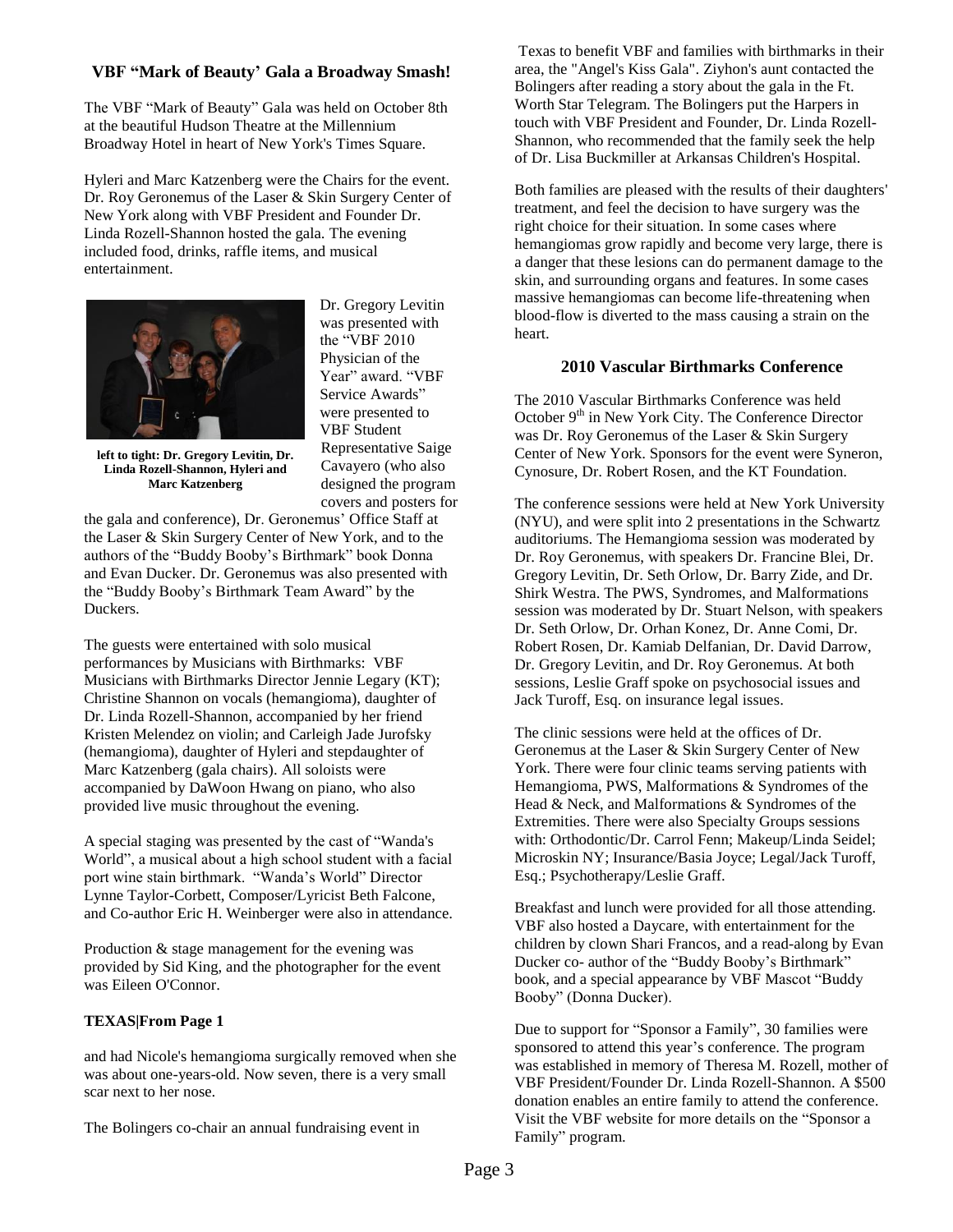## **VBF International Chapters**

- VBF Africa [http://vbfafrica.org](http://vbfafrica.org/)
- VBF Asia [http://vbfasia.org](http://vbfasia.org/)
- VBF Australia [http://vbfaustralia.org](http://vbfaustralia.org/)
- VBF Europe [http://vbfeurope.org](http://vbfeurope.org/)
- VBF India [http://vbfindia.org](http://vbfindia.org/)
- VBF Israel [http://birthmark.org.il](http://birthmark.org.il/)
- VBF Latin America [http://vbflatinamerica.org](http://vbflatinamerica.org/)
- VBF New Zealand [http://vbfnewzealand.org](http://vbfnewzealand.org/)
- VBF Peru [http://vbfperu.org](http://vbfperu.org/)
- VBF Philippines [http://vbfphilippines.org](http://vbfphilippines.org/)
- VBF Poland [http://vbfpoland.org](http://vbfpoland.org/)
- VBF/SWSC-Canada [http://swscommunitycanada.org](http://swscommunitycanada.org/)
- Sturge-Weber Syndrome Community [http://swscommunity.org](http://swscommunity.org/)

**Friend site:** Anomalie Vasculaire, founded by Lise Daoust of Canada, who has an AVM of the lip. [http://www.anomalievasculaire.org](http://www.anomalievasculaire.org/)

# **2011 Vascular Birthmarks Foundation Conference in Irvine, California**

The 2011 Vascular Birthmarks Conference will be held in Irvine/Newport Beach, California, November 4-5, 2011. Dr. Stuart Nelson, Medical Director at the Beckman Laser Institute (BLI) will chair the conference.

BLI is one of the top centers for laser treatment, with over 4,000 patient visits per year. BLI also supports over 20 clinical research protocols. Dr. Nelson is recognized as one of the leading surgeons and pioneers in the treatment of vascular birthmarks.

Check the VBF website for announcements and upcoming details on the 2011 conference.

# SPONSOR A FAMILY

VBF is the only charitable organization that pays for families to attend our conference. We want to continue this valuable service and we need your help to do it. Our philosophy is that no family asks to have a baby with a hemangioma, port wine stain, or other vascular birthmark, and no family should be denied the opportunity to learn about the latest treatment available for their loved one. This is a great opportunity for you to make a real difference in the life of a family affected by a vascular birthmark. Visit the VBF website for details or call or write VBF today.

# **VBF Board Members and Staff**

**Linda Rozell-Shannon, Ph.D.,** President and Founder **Brian Bolinger**, Vice President, Alliance Director **Tiffany Ethington**, Secretary **Barbara (Basia) Joyce**, Executive Assistant, Insurance Appeal Advisor, Parent Representative **Corinne Barinaga**, Director of Family Services **Glenda Ethington**, Chapters Director **Lauren Palmateer**, Office Manager **Jennie D. Legary**, Director Musicians with Birthmarks, Adult Representative **Karen Lipman**, Parent Representative **Greg Antonelle**, Parent Representative **Danielle Vlahos,** Parent Representative, Daycare Coordinator **Natalie Bolinger**, Parent Representative **Lianne Chase**, Parent Representative **Elysa Baron, DC,** Parent Representative **Dinah Gonzalez, MD**, Parent Representative **Marvin Kalafer, MD**, Parent Representative **Leslie Graff**, Parent Representative **Saige Cavayero**, Student Representative **Martin Mihm, MD**, Co-Medical Director, Research Director, Scientific Advisory Committee **Stuart Nelson, MD**, Co-Medical Director **Peggy Nelson, R.N.B.S**., West Coast Liaison **Hyleri Katzenberg**, PR Director

# **Dreger Family Hosts Tri-Awareness Event**



Jan and Andrew Dreger, along with son Owen and his grandmother JoAnn Campbell, hosted a triawareness fundraiser and awareness campaign to benefit VBF.

First, they participated in the "Buddy Booby Read-Along" at Owen's pre-

**Owen at restaurant event**

school, the Rabbit Hill Nursery School in Springfield, PA on May 14th.

They then traveled to St. Cornelius School in Chadds Ford, PA where JoAnn Campbell's (Owen's grandmother) 6th grade class transformed their entire classroom into The Galapagos Islands from the "Buddy Booby's Birthmark" book. Several stations were set up for the islands. Each class, grades K thru 8, visited and learned about vascular birthmarks.

Then on May 15th, they held their annual VBF event at their family's restaurant, Campbell's Boat House in Media, PA, where they created lots of awareness and donated a percentage of sales to VBF along with other donations received that evening. Jan said that many new families attended the event this year.

Owen Dreger had a hemangioma and underwent steroid and five laser treatments to remove the lesion from the eye/cheek/lip area. Thank you Owen, Jan, Andrew and JoAnn!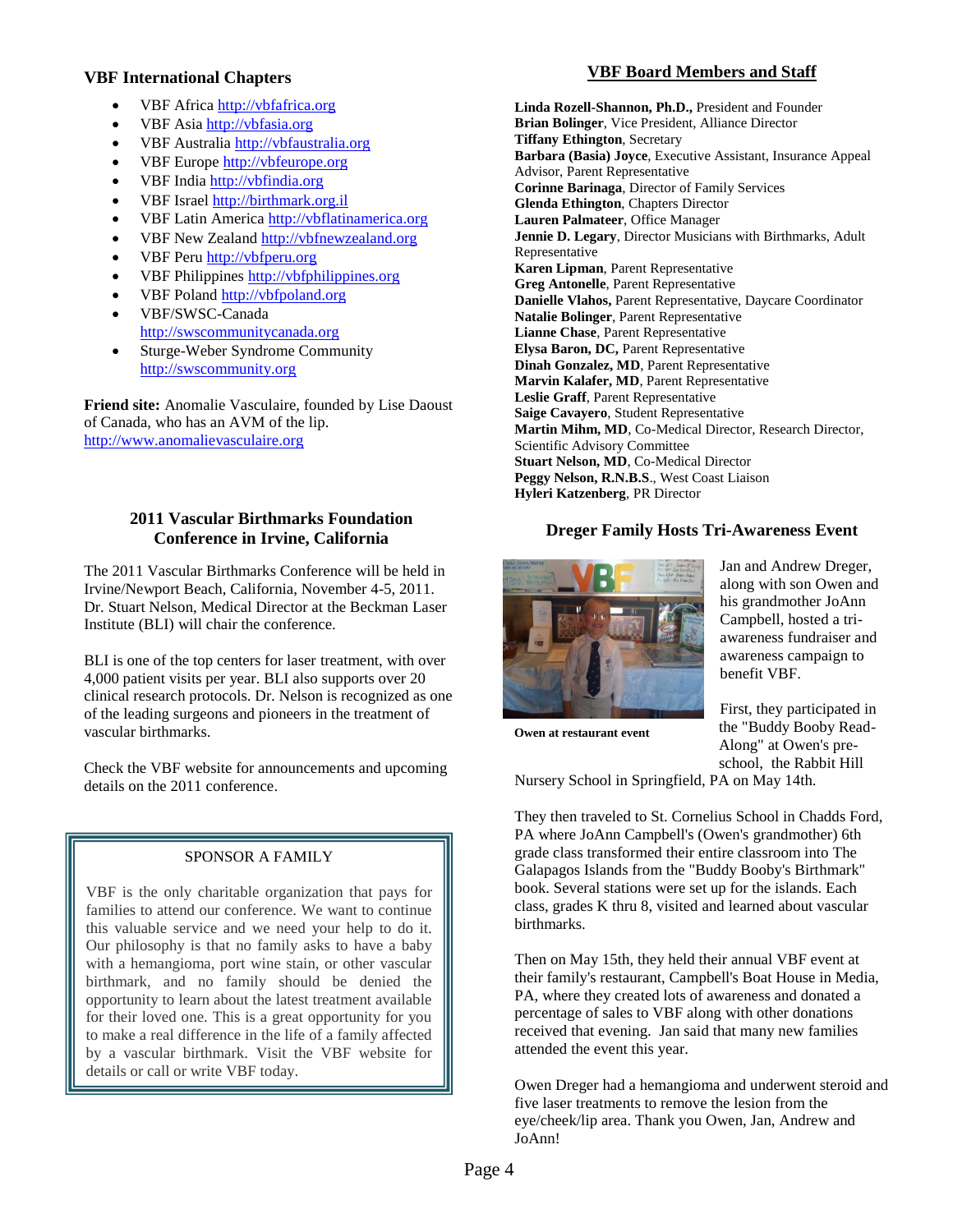

**VBF 7th Annual International Day of Awareness May 15, 2010**

**Visit the VBF Day of Awareness website at: <http://www.birthmark.org/awareness>**

#### **2010 VBF Day of Awareness Events**

#### **Arkansas**

- Anna San Juan popcorn fundraiser **California**
- Peggy Nelson, VBF West Coast Liaison, and Lauri Firstenberg – reception at LAxART

#### **Kansas**

Mandy Applegate – fundraiser

#### **Kentucky**

- Jessica Ball in honor of Ava Ball newspaper article **Missouri**
- Elissa Rifkin Facebook appeal
- **New Hampshire**
- Podvojsky Family lemonade stand

#### **New York**

- Roger Brooks fundraiser
- Dr. Linda Rozell-Shannon, VBF President/Founder, and daughter Christine Shannon - VBF Walk/Run organizer
- Basia Joyce, VBF Executive Assistant, VBF Walk/Run organizer
- Lianne Chase, VBF Parent Rep Team running in the VBF Walk/Run in NY – Birthday celebration
- Elysa Baron, VBF Parent Rep and her daughter Saige Cavayero, VBF Student Rep - organizing a team for the VBF Walk/Run.
- Joanmarie DiMirco in honor of Danielle DiMirco birthday celebration

## **North Carolina**

• Nora Sanders – booth at local Fall Festival **Pennsylvania**

- Jan and Andrew Dreger in honor of Owen Dreger annual Awareness Day Event at Campbell's Boat Restaurant
- Dr. Dinah Gonzalez and Dr. Marvin Kalafer wine tasting and lobster bake

#### **Texas**

 Natalie Bolinger, VBF Parent Rep, and Brian Bolinger, VBF Vice President – annual "Angel Kiss Gala"

#### **International School Event**

 Donna and Evan Ducker - Buddy Booby Read-Along. Buddy Booby is the mascot for VBF. Mother and son authored the "Buddy Booby's Birthmark" book about a booby bird with PWS

## **"Tell Your Story" shared on the VBF Day of Awareness website**

• Maria Zupello - Brazil

# **Make Plans to Join the 2011 VBF International Day of Awareness**



It's never too early to make your plans to participate in the 2011 VBF International Day of Awareness. This grassroots campaign has grown over the years to include friends from around the world. VBF Day of Awareness provides education to the public about vascular birthmarks and their related syndromes, and helps to raise funds to support the work of the VBF.

Day of Awareness officially

takes place annually on May 15, but events can be conducted throughout the year.

VBF will provide you with supportive materials and offer any assistance we can to make your event enjoyable and successful.

You can pre-register your event by filling out and mailing in the Donor/Fundraiser Form on the inside back page of this newsletter.

#### **Others**

# **A Poem By Jose Deasis (PWS)**

**what it feels like to be like the others? a mark that can forever leave you to suffer; a pain that only flows through others; a mark that you just wanna cover; because you know you're not like the others? a smile on our face is a smile through pain; where you just don't feel the same, but all you feel is pain; because others just wanna watch you rain; a mark that fills holes in your brain, may drive you insane; just don't wanna wake up to see another day if nothing has changed; stay strong as others because a mark is what others don't have; we may never always be glad because forever we dealt with sad; what makes me like others is a birthmark that others will never have.**

**May 2010**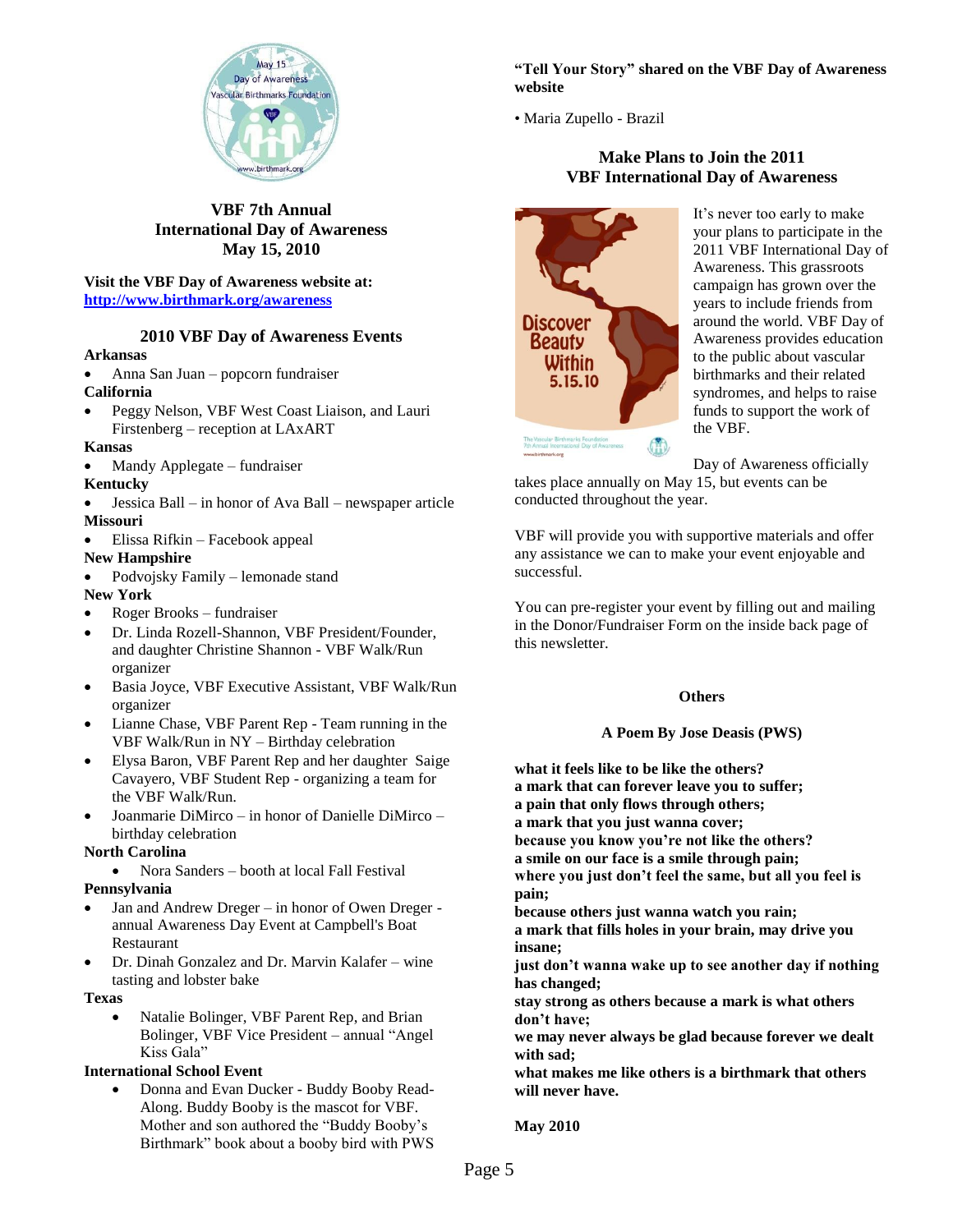# **Associate Member of ISSVA**

Dr. Linda Rozell-Shannon became an Associate Member of the International Society of Surgeons of Vascular Anomalies (ISSVA).

# **Buddy Booby Book Makes Scholastic List**

The "Buddy Booby's Birthmark" book, by mother and son authors Donna and Evan Ducker, has made the Scholastic Book Review section. A portion of the profits from each book sold goes to the VBF. **<http://www2.scholastic.com/browse/article.jsp?id=3753462>**

# **VBF in Times Square**



Patients networked into treatment by the VBF were featured in an ad displayed in New York's Times Square.

The ad read: "This is what insurance companies call cosmetic – for more information contact the Vascular Birthmarks Foundation."

# **More Magazine Reinvent Contest**

Dr. Linda Rozell-Shannon's story, "40,000 Babies and Counting,", was chosen as the grand prize winner of the "More Magazine Reinvention Story Contest".

Over 500 women entered the contest, and the winner was chosen by the readers and the editors of MORE. The stories were based on how women reinvented their lives to inspire and enrich the lives of others. Congratulations Dr. Linda!

# **New VBF International Chapter**

VBF is proud to announce the addition of a new international chapter, VBF Peru. Dr. Raul Rios Centeno will serve as the chapter's Medical Director, and his wife will assist as the Family Liaison. Visit the website at: [http://vbfperu.org](http://vbfperu.org/)

# **CharityBuzz**

VBF is honored to be included in CharityBuzz, the fundraising auction site for the top charities and celebrities in the world. Visit the website often for exciting upcoming auctions to benefit VBF.

**<http://www.charitybuzz.com/auctions/VBF2010>**

# **Bands for Birthmarks**

VBF President Dr. Linda Rozell-Shannon and Executive Director Basia Joyce, hosted the "Bands for Birthmarks" fundraiser on August 29th at the Polish Community Center in Albany NY. The event featured local rock bands, as well as a football clinic with former NFL player Tim Sherwin.

# **Texas "Angel's Kiss Gala"**



**Brian and Natalie Bolinger at their Texas event**



**Silent Auction items**

VBF Vice President Brian Bolinger and VBF Parent Representative Natalie Bolinger co-chaired their annual "Angel's Kiss Gala" to benefit VBF and Day of Awareness.

This marks the seventh year for the event, held at the Speedway Club, Texas Motor Speedway in Fort Worth, TX..

The gala includes dinner, cocktails, silent and live auctions, and Texas Hold 'Em poker. The event raised over \$30,000.

The Bolingers became active in VBF after the birth of their daughter Nicole, who had a hemangioma under her eye,

which required surgery. To learn more about the event and for information regarding treatment and support for patients in Texas, visit the VBF Texas website at [www.birthmark.org/vbftexas](http://www.birthmark.org/vbftexas)

#### **Second Annul VBF 5K Race and Walk**

VBF Executive Director Basia Joyce and VBF President Dr. Linda Rozell-Shannon were hosted the Second Annual VBF 5K Race and 1 Mile Fun Walk to benefit VBF. The walk/run took place on May  $14<sup>th</sup>$  at the Crossings of Colonie in Loudonville, New York to celebrate VBF's International Day of Awareness. If you would like to participate in this annual event, or organize a walk/run in your area, information is on the VBF website or you may contact Basia Joyce, VBF Executive Assistant, at (518) 495-3938 or email [basiajim99@nycap.rr.com.](mailto:basiajim99@nycap.rr.com)

# **LAxART Reception Raises Awareness**

VBF West Coast Liaison Peggy Nelson, along with Lauri Firstenberg hosted a reception at LAxART to benefit the VBF. The event took place in Los Angeles, California, on July 22nd. The featured speakers were Dr. Gregory Levitin, Founder, Vascular Birthmarks Center in California, and Dr. J. Stuart Nelson, Medical Director, Beckman Laser Institute and Co Medical Director of the Vascular Birthmarks Foundation.

Those attending learned about the leading not-for-profit in the world for children and adults affected by hemangiomas, port wine stains, Sturge-Weber syndrome, Klippel-Trenaunay syndrome, and other vascular malformations and syndromes. The event raised over \$4,000.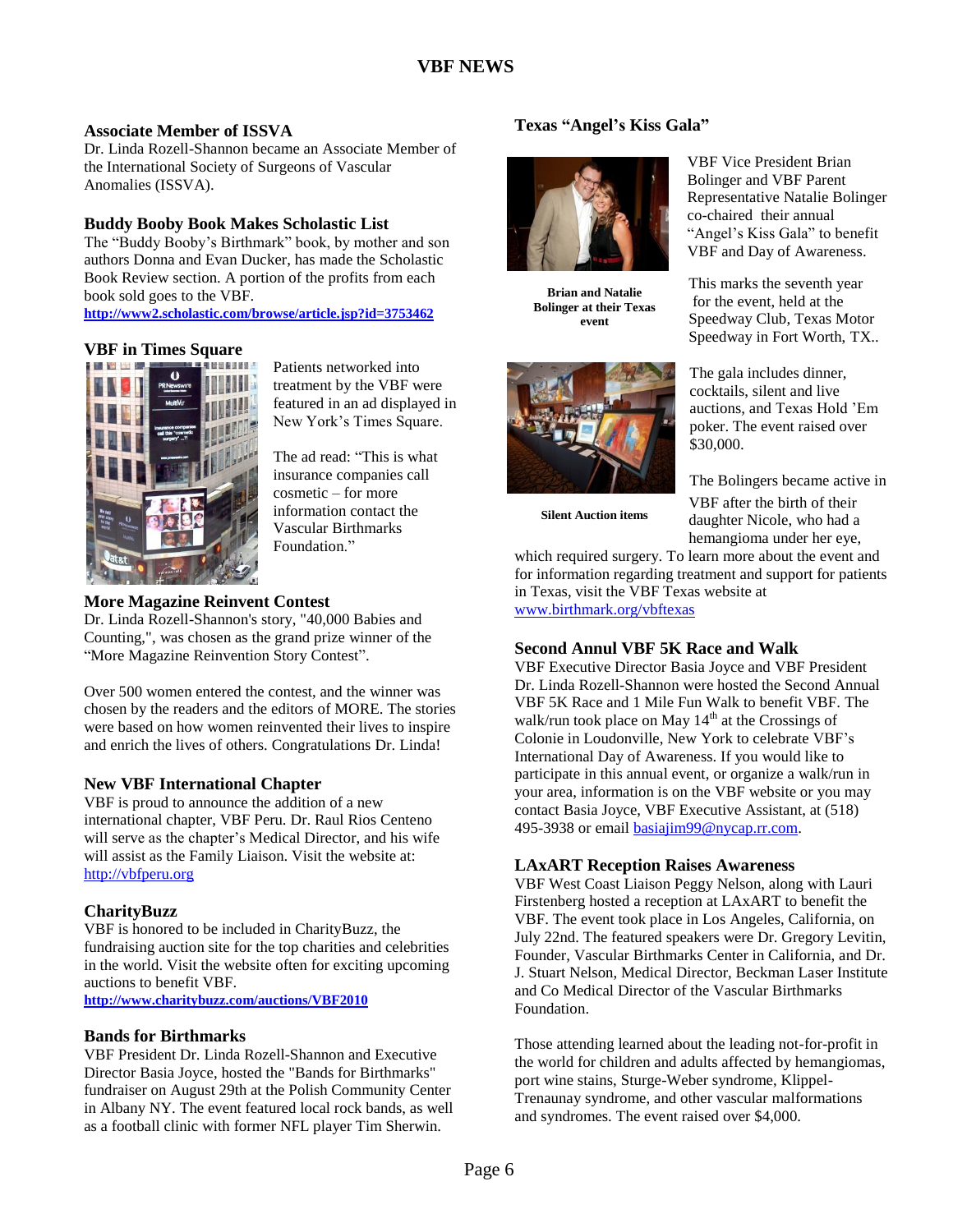| <b>VBF Donor/Fundraiser Registration Form</b>                                                                                                                                           |                                                    |  |
|-----------------------------------------------------------------------------------------------------------------------------------------------------------------------------------------|----------------------------------------------------|--|
| I would like to host the following VBF Fundraiser (Check all that apply and fill in contact information below):                                                                         |                                                    |  |
|                                                                                                                                                                                         |                                                    |  |
|                                                                                                                                                                                         |                                                    |  |
| ~DONATION – Make Your Annual Tax Deductible Donation~                                                                                                                                   |                                                    |  |
| *Please fill in contact information below                                                                                                                                               | <b>DONATION - CREDIT CARD/CHECK/MONEY ORDER</b>    |  |
| I would like to make the following donation to:                                                                                                                                         | Amount of Donation: \$                             |  |
| ____Vascular Birthmarks Foundation (VBF US)                                                                                                                                             | Name on Credit Card:                               |  |
| ______VBF International Chapter                                                                                                                                                         |                                                    |  |
|                                                                                                                                                                                         | Type of Credit card                                |  |
| _______Sponsor a Family                                                                                                                                                                 | $\rule{1em}{0.15mm}$ VISA<br>_____MasterCard       |  |
| In Memory or Honor of your Loved One: ________                                                                                                                                          | Discover<br><b>Express</b>                         |  |
|                                                                                                                                                                                         | Credit Card Number:                                |  |
|                                                                                                                                                                                         |                                                    |  |
| <b>Return this form to:</b>                                                                                                                                                             |                                                    |  |
| VBF/Fund, P.O. Box 106, Latham, NY 12110                                                                                                                                                | Check or Money Order: payable to VBF (memo branch) |  |
|                                                                                                                                                                                         | Mail to: VBF, P.O. Box 106, Latham, NY 12110       |  |
| <i><b>*Contact Information</b></i>                                                                                                                                                      |                                                    |  |
| Fill out form where applicable:                                                                                                                                                         |                                                    |  |
|                                                                                                                                                                                         |                                                    |  |
|                                                                                                                                                                                         |                                                    |  |
|                                                                                                                                                                                         |                                                    |  |
|                                                                                                                                                                                         |                                                    |  |
|                                                                                                                                                                                         |                                                    |  |
| Email:                                                                                                                                                                                  |                                                    |  |
|                                                                                                                                                                                         |                                                    |  |
| Number of Students or classes participating: _________                                                                                                                                  |                                                    |  |
| SHOP VBF - for VBF merchandise and Day of Awareness fundraiser aids                                                                                                                     |                                                    |  |
| Shop our website: https://birthmark.org/secure/<br>VBF silicone bracelets \$5, bears \$15, onsie infant shirts \$15, pins/pendants \$29.95, informational booklets \$5, plus order free |                                                    |  |
| Day of Awareness aids                                                                                                                                                                   |                                                    |  |
| VBF is a fully approved not-for-profit. Federal Tax ID 16-1515227                                                                                                                       |                                                    |  |
|                                                                                                                                                                                         |                                                    |  |



# **PLEASE REMEMBER VBF IN YOUR HOLIDAY GIVING**

We need your support in order to continue our family and patient services. VBF provides patients and families with the most up to date information regarding diagnosis, treatment, and physician referrals for vascular birthmarks.

Some of the ways you can help make a difference are: "Sponsor a Family" to attend our annual conference; make a "Go for the Gold" donation to VBF; or join the "VBF International Day of Awareness".

You can make your donation online, or fill in and mail the above Donor/Fundraiser Registration form.